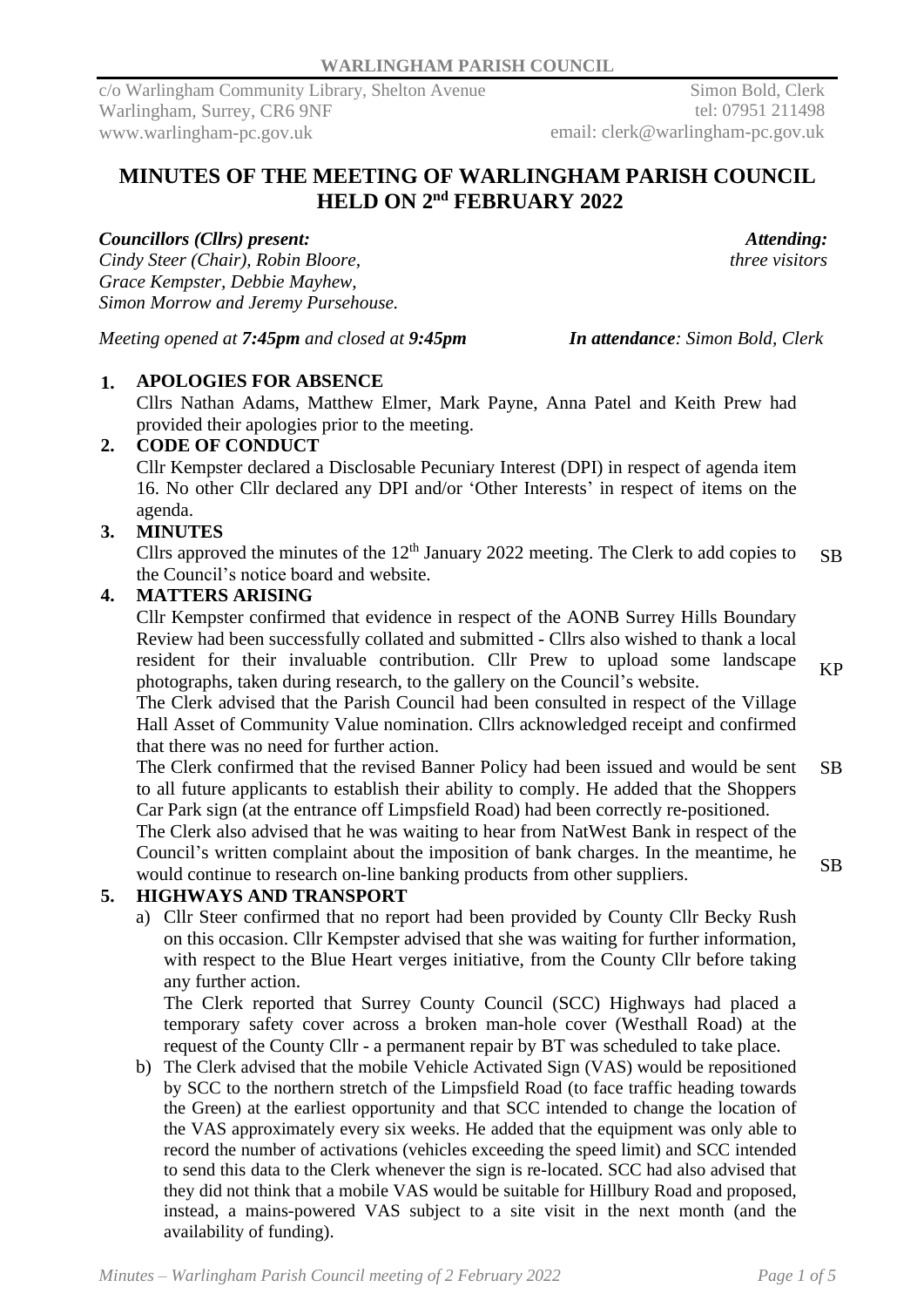With respect to the Tandridge Parking Review 2021/22, Cllrs discussed SCC's proposals and concluded that in respect of the Limpsfield Road, west side opposite Verdayne Gardens, the proposed double yellow lines should instead be a single yellow line with no parking only on Sundays. Cllrs judged that this would help maintain traffic flow on Sundays during peak times and not displace street parking during the rest of the week. The Clerk to submit the Council's comments to SCC before  $12<sup>th</sup>$  February 2022. SB

## **6. WARLINGHAM COMMUNITY LIBRARY**

Cllrs acknowledged receipt of a report by Cllr Kempster which had been circulated prior to the meeting. Cllr Kempster advised that now that the digital sign had been installed in the window of the library, she and the Clerk would undertake some informal software training in order to prepare a selection of promotional messages for display. Cllrs agreed that unspent digital signage funds could be used, if necessary, for further formal training. **GK** SB

Cllr Kempster advised that the Parish Council's mailshot, to be included in Tandridge District Council's (TDC) Council Tax mailing, had been prepared – copies were handed around. Cllr Pursehouse agreed to assist with the final layout prior to printing. Cllrs agreed that the cost of £80 (print and delivery) could be covered by the previously approved funding for library promotion. Cllr Kempster to liaise with TDC about delivery of the mailshots to the distributor. JP GK

Cllr Kempster added that she continued to chase-up the traders' map for inclusion in the Welcome Packs and that it was still the intention to recruit a Deputy Library Volunteer Coordinator in time for a 1<sup>st</sup> April 2022 start. GK

# **7. GREEN IMPROVEMENT SCHEME – PHASE 1**

Cllr Morrow reported that:

- The funding schedule was due back from the Quantity Surveyor and once received would be sent to TDC so that they can produce a Community Infrastructure Levy Grant Contract for consideration by the Parish Council. SM
- Not all of the solicitors that had been contacted to provide a quotation for legal work had responded and so a proposal to appoint a solicitor would be prepared by Cllrs Morrow and Prew for the next Council meeting. SM KP
- He and Cllr Prew along with the scheme's architect, will meet three prospective lead consultants before preparing an invitation to tender for the Lead Consultant role (project manager and designer). The Clerk to send out the invitations and tenders received will be reviewed by the Parish Council members of the Green Working Group before coming back to the full Council for a decision. SM KP

Cllr Kempster asked whether a review of the Parish Council's Risk Register had been completed to enable the risks associated with the project to be assessed, mitigated and recorded. Cllrs went on to discuss the Working Group's role during Phase 1. Cllrs agreed that Cllrs Morrow and Prew, along with the Clerk, should meet to review the Working Group's Terms of Reference and, if appropriate, bring a proposal (to amend) back to the Council for consideration at the March meeting. SM KP SB

## **8. WORKING GROUPS**

- a) Cllr Kempster raised a number of points relevant to the Tree Working Group including that new information about signs of resilience to Ash Dieback would be incorporated in any future versions of the Council's Ash Die-Back leaflet. She also encouraged Cllrs to join with other local residents and to nominate their favourite tree.
- ALL
- b) Cllrs approved the Terms of Reference for a Library Working Group which had been circulated prior to the meeting. The Clerk to issue and upload to the Council's SB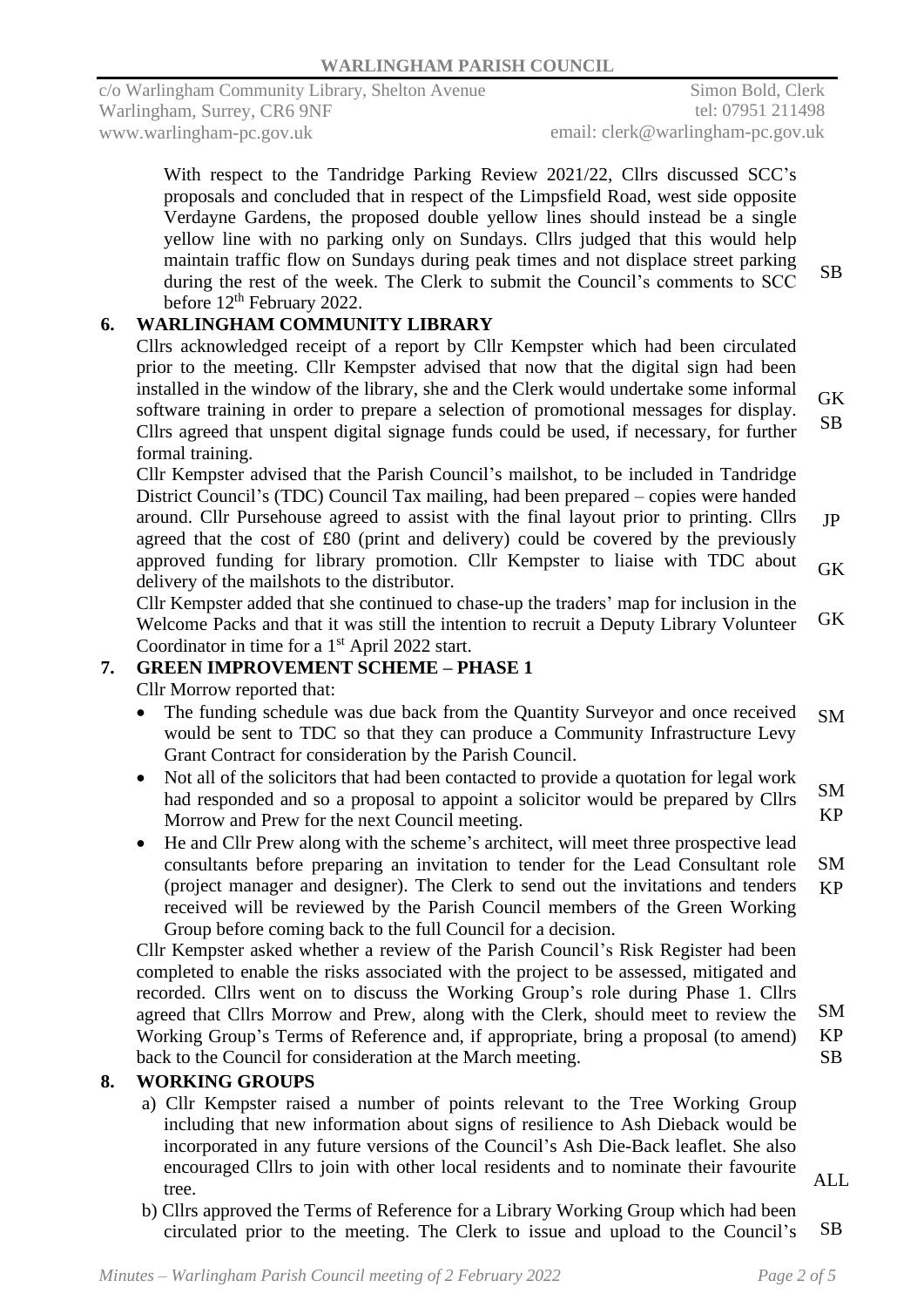#### website.

## **9. GRANT AWARD SCHEME**

A paper by Cllr Kempster had been circulated prior to the meeting proposing changes to the Council's Grant Award Scheme. Cllrs Bloore and Morrow gave some feedback and it was agreed that all Cllrs should provide their comments by the 16<sup>th</sup> February to the Clerk to collate and circulate prior to the next meeting. ALL SB

## **10. PLANNING**

- a) Cllr Pursehouse provided a summary of the Planning Committee meeting of 18<sup>th</sup> January 2022. The Clerk confirmed that a decision in respect of the Council's recent Tree Preservation Order application was awaited from TDC – he had chased this up.
- b) Cllrs Adams, Elmer and Patel had confirmed their availability to attend the next Committee meeting, scheduled for  $8<sup>th</sup>$  February 2022, prior to the meeting.
- c) The Clerk confirmed that there was no news relating to applications outside of the Parish e.g., Covers Farm near Westerham. AP

## **11. APPOINTEES TO COMMITTEES, WORKING GROUPS AND OUTSIDE BODIES**

Cllrs reviewed and confirmed the appointees to Committees, Working Groups (including the new Library Working Group – see 8b above) and Outside Bodies as shown in Appendix 1 below.

### **12. COMMUNITY RESILIENCE**

Cllr Steer had circulated a report prior to the meeting and provided a brief verbal summary of its contents. A group of Parish Council Chairs from the north Tandridge area were looking at opportunities to share their knowledge and resources to help make their individual and collective communities more resilient in the face of emergencies such as floods and extreme weather events. Cllr Steer advised that each Parish Council's Emergency Plan would also reflect and support the work and responsibilities of the District and County Councils. Cllr Steer to provide further feedback at a future Council meeting.

# **13. WARLINGHAM APPEARANCE (INCLUDING WARLINGHAM GREEN)**

Cllr Steer raised a match-funding opportunity, following a discussion with TDC, for outdoor gym equipment in a central Warlingham location. Cllrs then discussed whether to develop this into a longer-term plan that could identify locations, types of equipment (including children's play equipment) and additional sources of match-funding. Cllr Pursehouse added that he felt that funding needed to be sufficient to cover any subsequent maintenance. Cllr Steer to consider this matter further. CS

## **14. CORRESPONDENCE, CONSULTATIONS AND NEWS RELATING TO OUTSIDE BODIES AND PUBLIC EVENTS**

In respect of the TDC Licencing Review, Cllr Bloore made two points that Cllrs agreed should be sent, by the Clerk, to the District Council for their consideration. SB

The Clerk to circulate details of an initiative by local MP Claire Coutinho called "The Loneliness Project" aiming to bring together organisations fighting isolation and loneliness in Surrey. SB

## **15. COMMUNICATIONS**

It was agreed that the next CR6 magazine article be on the subject of the Council's achievements, its projects and the budget and precept for 2022/23. Cllr Steer to circulate a draft for consideration by all before sending the article for print by the 10<sup>th</sup> February. ALL

# **16. PAYMENTS**

Cllrs noted and authorised the list of payments, circulated prior to the meeting, which totalled £2,185.55 (see Appendix 2: Schedule of Payments). The list included a duplicate payment to replace a lost (and stopped) cheque. The Clerk to dispense these

CS

CS

NA ME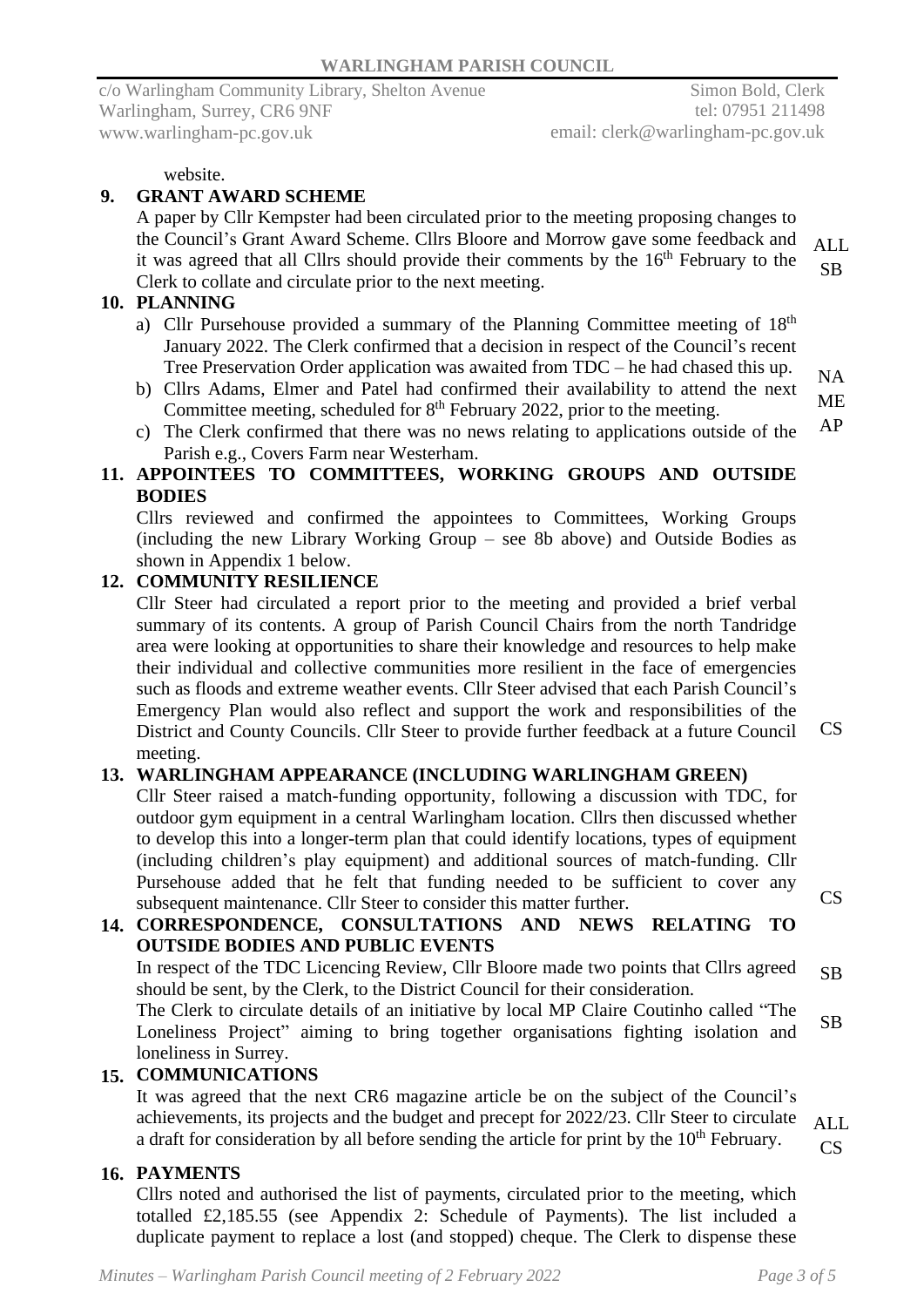Simon Bold, Clerk tel: 07951 211498 email: clerk@warlingham-pc.gov.uk

payments. SB

## **17. NEXT MEETING**

a) Cllrs noted the next scheduled meeting on Wednesday 2<sup>nd</sup> March 2022. b) Cllrs discussed provisional arrangements for the Annual Parish Assembly. The Clerk to make a provisional booking of the Church Hall for Wednesday  $25<sup>th</sup>$  May 2022. ALL. SB

## **18. SUB-SECTION 2 OF THE PUBLIC BODIES (ADMISSIONS TO MEETINGS) ACT 1960**

None.

### **APPENDIX 1: COMMITTEES, WORKING GROUPS AND OUTSIDE BODIES**

#### **COMMITTEES & WORKING GROUPS** (Council Appointees)**:**

#### **EMERGENCY PLAN WORKING GROUP**

Nathan Adams, Robin Bloore and Jeremy Pursehouse

#### **PLANNING COMMITTEE**

Nathan Adams, Matthew Elmer and Anna Patel

(with first reserves: Jeremy Pursehouse, Grace Kempster and Cindy Steer)

## **REMEMBRANCE DAY WORKING GROUP**

Nathan Adams and Keith Prew

**TREES WORKING GROUP**

Grace Kempster, Anna Patel and Jeremy Pursehouse

**WARLINGHAM GREEN IMPROVEMENT WORKING GROUP**

Simon Morrow (Chair), Anna Patel, Keith Prew and Jeremy Pursehouse

**WARLINGHAM COMMUNITY LIBRARY WORKING GROUP**

Grace Kempster, Debbie Mayhew and Keith Prew

#### **WARLINGHAM LIBRARY MANAGEMENT COMMITTEE**

Keith Prew (Chairman), Grace Kempster and Simon Morrow

**OUTSIDE BODIES** (Council representatives):

| <b>BLANCHMAN'S FARM LOCAL NATURE RESERVE</b>                                |  |  |  |  |
|-----------------------------------------------------------------------------|--|--|--|--|
| Cindy Steer                                                                 |  |  |  |  |
| <b>CHRISTMAS LIGHTS COMMITTEE</b>                                           |  |  |  |  |
| Mark Payne                                                                  |  |  |  |  |
| <b>SURREY ASSOCIATION OF LOCAL COUNCILS</b>                                 |  |  |  |  |
| Cindy Steer (as Council Chairman) and Keith Prew (as Council Vice-Chairman) |  |  |  |  |
| <b>SURREY RAIL FORUM AND EAST SURREY TRANSPORT COMMITTEE</b>                |  |  |  |  |
| <b>Matthew Elmer</b>                                                        |  |  |  |  |
| WARLINGHAM AND CHELSHAM RELIEF IN NEED                                      |  |  |  |  |
| Debbie Mayhew                                                               |  |  |  |  |
| WARLINGHAM CHURCH HALL MANAGEMENT COMMITTEE                                 |  |  |  |  |
| <b>Cindy Steer</b>                                                          |  |  |  |  |
| <b>WARLINGHAM EVENTS COMMITTEE</b>                                          |  |  |  |  |
| <b>Robin Bloore</b>                                                         |  |  |  |  |
| WARLINGHAM VILLAGE HALL MANAGEMENT COMMITTEE                                |  |  |  |  |
| Anna Patel                                                                  |  |  |  |  |
|                                                                             |  |  |  |  |